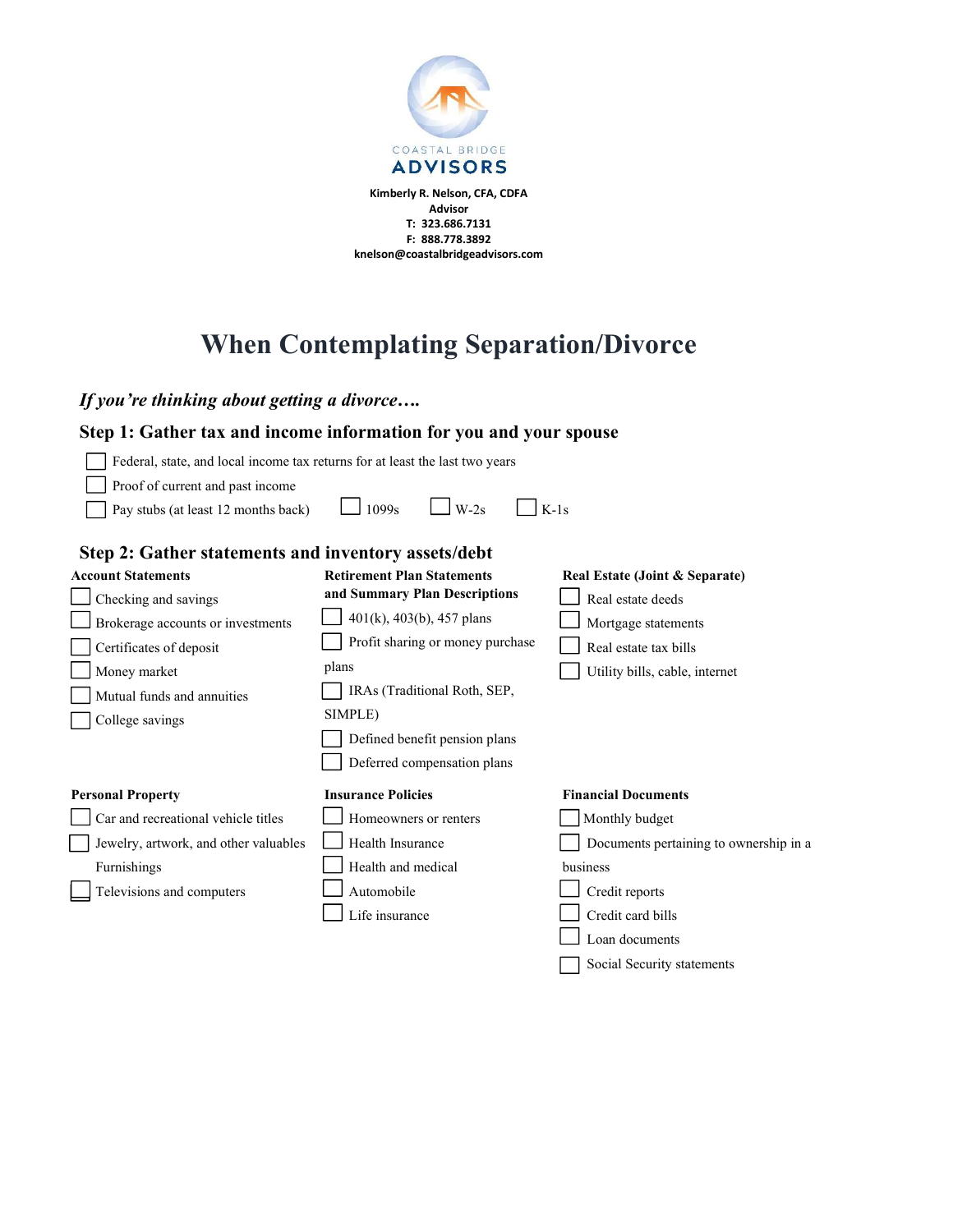

# Step 3: Gather legal documents

Gather any legal documents that could impact your divorce, such as:

| <b>Legal Documents</b>                   | <b>Estate Planning Documents</b> |
|------------------------------------------|----------------------------------|
| Documents pertaining to prior divorce(s) | Powers of attorney documents     |
| $\Box$ Prenuptials                       | Medical directives               |
| Postnuptials                             | Last will and testaments         |
| Marital property agreements              | Trust documents                  |
| Employment contracts                     | Beneficiary designation forms    |

# When you've decided to get a divorce

# Step 4: When the divorce is imminent consider the following:

| Close or freeze jointly held accounts and credit cards. | Estimate alimony payments or receipts and account          |
|---------------------------------------------------------|------------------------------------------------------------|
| Monitor your credit on an ongoing basis.                | for this in your budget.                                   |
| Change user names and passwords on financial            | Determine ongoing care and child support                   |
| accounts and social media.                              | You may need additional professionals beyond your          |
| Open new accounts and credit cards in your              | attorney and financial professional                        |
| individual name that only you can access.               | Business valuation expert: If ownership in a<br>٠          |
| Arrange an alternate residence, if required, and        | business is involved                                       |
| budget for the essentials.                              | Forensic accountant: Can delve into your<br>$\bullet$      |
| Establish a mailing address or P.O. box that your ex-   | household finances to make sure no assets are              |
| spouse cannot access.                                   | being concealed. This is more important if you             |
| Begin looking into getting health insurance if your     | did not handle the household finances.                     |
| coverage is from your spouse's plan.                    | Vocational expert: Can evaluate a non-working<br>$\bullet$ |
|                                                         | spouse for employability.                                  |

# After the Divorce is Final

#### Step 5: Split accounts, update account titles, and change your name (where appropriate)

Contact each company holding your financial accounts and retirement plans to determine their process for splitting

accounts. They will likely require a copy of a qualified domestic relations order (QDRO) or divorce decree.

- Bank accounts
- IRAs (Traditional, Roth, SEP, SIMPLE)

| Brokerage accounts |  |
|--------------------|--|

- - Qualified plans (401(k), 403(b), 457, defined benefits, etc.)